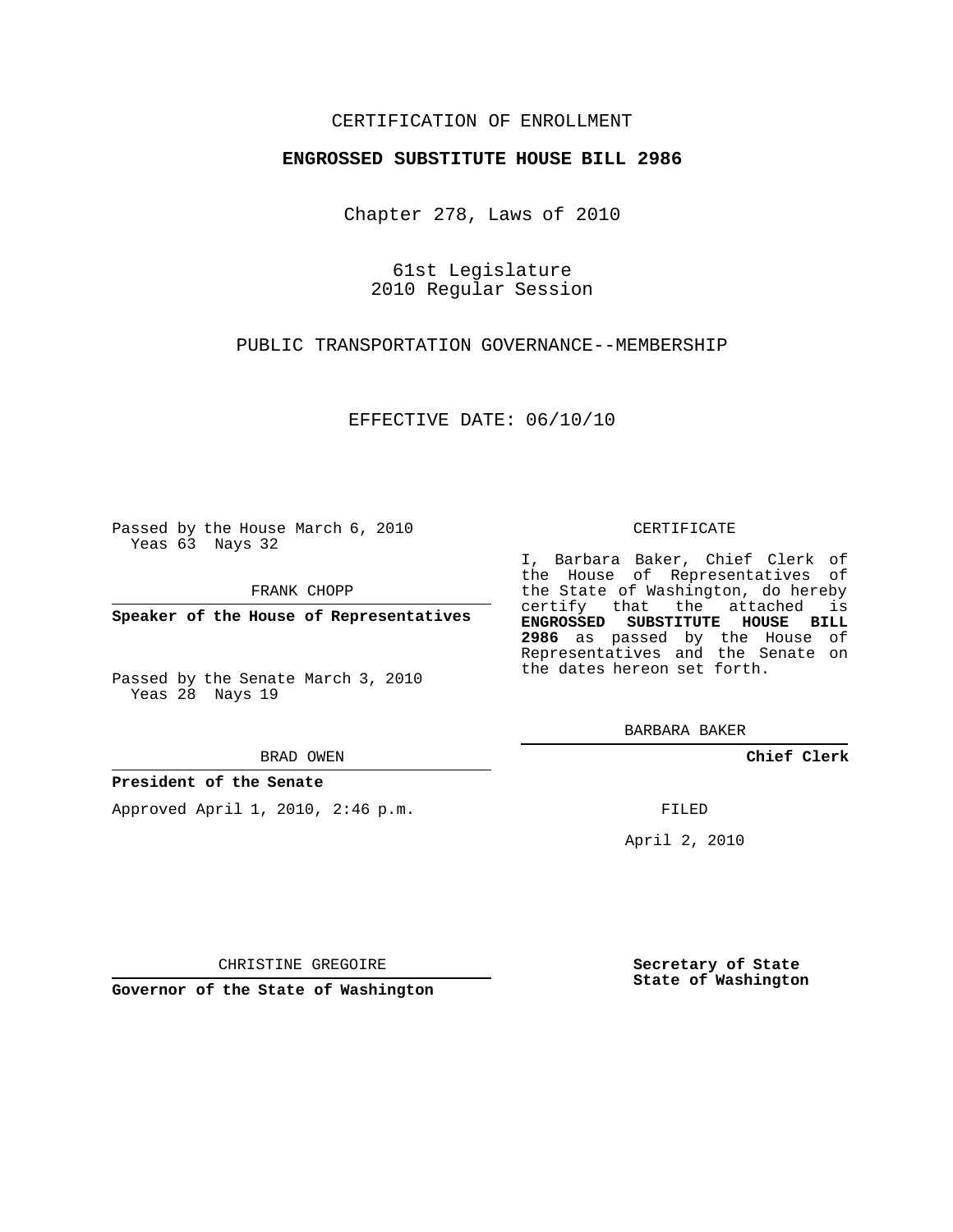# **ENGROSSED SUBSTITUTE HOUSE BILL 2986** \_\_\_\_\_\_\_\_\_\_\_\_\_\_\_\_\_\_\_\_\_\_\_\_\_\_\_\_\_\_\_\_\_\_\_\_\_\_\_\_\_\_\_\_\_

\_\_\_\_\_\_\_\_\_\_\_\_\_\_\_\_\_\_\_\_\_\_\_\_\_\_\_\_\_\_\_\_\_\_\_\_\_\_\_\_\_\_\_\_\_

## AS AMENDED BY THE SENATE

Passed Legislature - 2010 Regular Session

# **State of Washington 61st Legislature 2010 Regular Session**

**By** House Local Government & Housing (originally sponsored by Simpson, Upthegrove, Campbell, Carlyle, Liias, Driscoll, Williams, Ormsby, Sullivan, Nelson, Sells, Appleton, Chase, Seaquist, Ericks, Goodman, Morrell, Green, Dickerson, Hudgins, Van De Wege, White, Maxwell, Miloscia, Conway, Moeller, Jacks, Hurst, Kenney, and Hasegawa)

READ FIRST TIME 02/01/10.

 1 AN ACT Relating to requiring the appointment of nonvoting labor 2 members to public transportation governing bodies; and amending RCW 3 35.58.270, 36.57.030, and 36.57A.050.

4 BE IT ENACTED BY THE LEGISLATURE OF THE STATE OF WASHINGTON:

 5 **Sec. 1.** RCW 35.58.270 and 2009 c 549 s 2106 are each amended to 6 read as follows:

 (1) If a metropolitan municipal corporation shall be authorized to perform the function of metropolitan transportation with a commission form of management, a metropolitan transit commission shall be formed prior to the effective date of the assumption of such function. Except as provided in this section, the metropolitan transit commission shall exercise all powers of the metropolitan municipal corporation with respect to metropolitan transportation facilities, including but not limited to the power to construct, acquire, maintain, operate, extend, alter, repair, control and manage a local public transportation system within and without the metropolitan area, to establish new passenger transportation services and to alter, curtail, or abolish any services as the commission may deem desirable and to fix tolls and fares.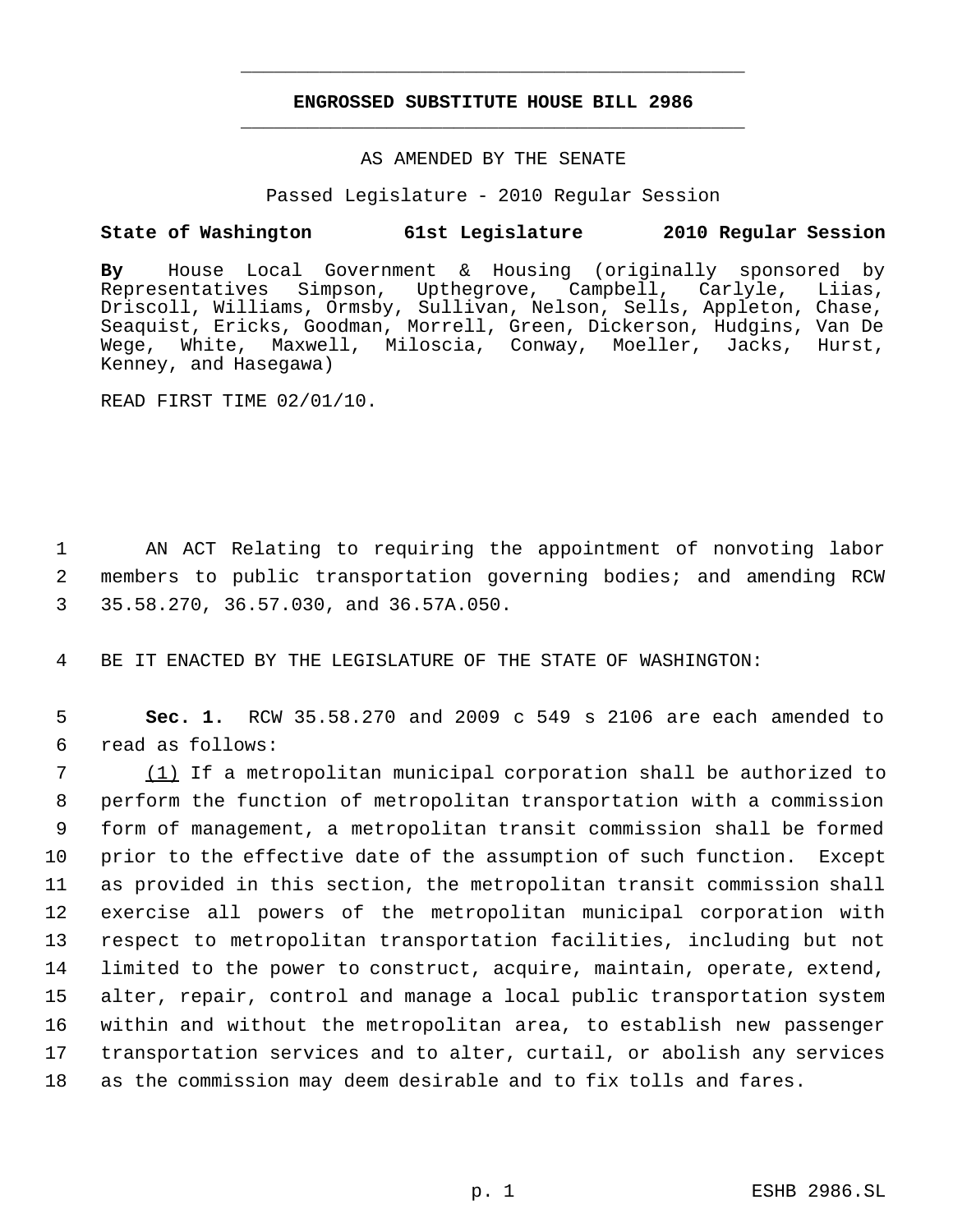(2) The comprehensive plan for public transportation service and any amendments thereof shall be adopted by the metropolitan council and the metropolitan transit commission shall provide transportation facilities and service consistent with such plan. The metropolitan transit commission shall authorize expenditures for transportation purposes within the budget adopted by the metropolitan council. Tolls and fares may be fixed or altered by the commission only after approval thereof by the metropolitan council. Bonds of the metropolitan municipal corporation for public transportation purposes shall be issued by the metropolitan council as provided in this chapter.

 (3) The metropolitan transit commission shall consist of seven members. Six of such members shall be appointed by the metropolitan council and the seventh member shall be the chair of the metropolitan council who shall be ex officio the chair of the metropolitan transit commission. Three of the six appointed members of the commission shall be residents of the central city and three shall be residents of the metropolitan area outside of the central city. The three central city members of the first metropolitan transit commission shall be selected from the existing transit commission of the central city, if there be a transit commission in such city. The terms of first appointees shall be for one, two, three, four, five and six years, respectively. Thereafter, commissioners shall serve for a term of four years. Compensation of transit commissioners shall be determined by the metropolitan council.

 (4) There is one nonvoting member of the metropolitan transit 26 commission. The nonvoting member is recommended by the labor 27 organization representing the public transportation employees within 28 the local public transportation system. If the public transportation 29 employees are represented by more than one labor organization, all such labor organizations shall select the nonvoting member by majority vote. 31 The nonvoting member is appointed for a term of four years. The nonvoting member shall comply with all governing bylaws and policies of the commission. The chair or cochairs of the commission shall exclude the nonvoting member from attending any executive session held for the purpose of discussing negotiations with labor organizations. The chair or cochairs may exclude the nonvoting member from attending any other 37 executive session.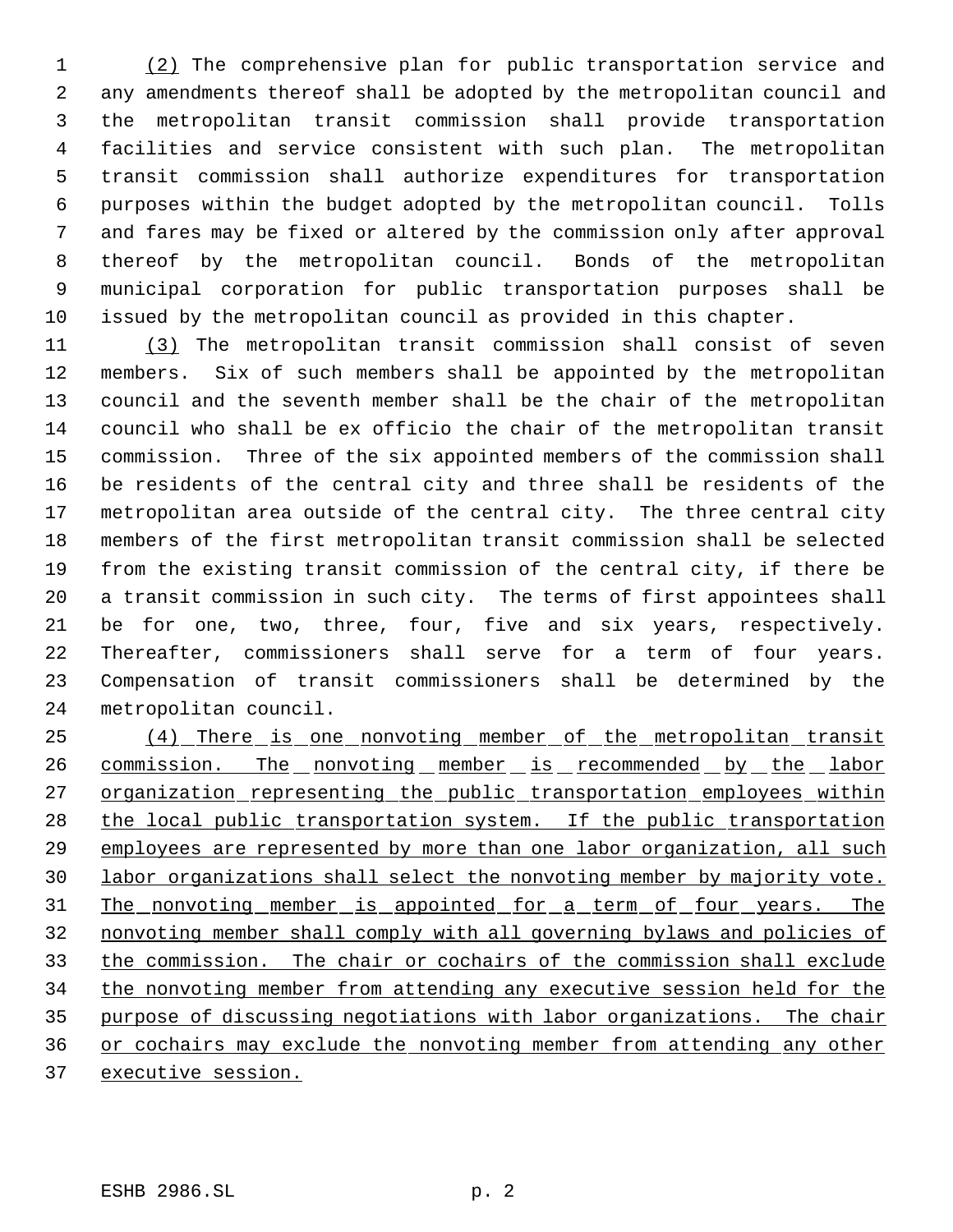(5) The requirement to create a metropolitan transit commission shall not apply to a county that has assumed the rights, powers, functions, and obligations of the metropolitan municipal corporation under chapter 36.56 RCW.

 **Sec. 2.** RCW 36.57.030 and 1974 ex.s. c 167 s 3 are each amended to read as follows:

 Every county which undertakes the transportation function pursuant to RCW 36.57.020 shall create by resolution of the county legislative body a county transportation authority which shall be composed as follows:

 (1) The elected officials of the county legislative body, not to exceed three such elected officials;

(2) The mayor of the most populous city within the county;

 (3) The mayor of a city with a population less than five thousand, 15 to be selected by the mayors of all such cities within the county;

 (4) The mayor of a city with a population greater than five thousand, excluding the most populous city, to be selected by the mayors of all such cities within the county: PROVIDED, HOWEVER, That if there is no city with a population greater than five thousand, excluding the most populous city, then the sixth member who shall be an elected official, shall be selected by the other two mayors selected 22 pursuant to subsections (2) and (3) of this section; and

23 (5) An individual recommended by the labor organization 24 representing the public transportation employees within the county 25 transportation authority. If the public transportation employees are 26 represented by more than one labor organization, all such labor 27 organizations shall select the nonvoting member by majority vote. The nonvoting member shall comply with all governing bylaws and policies of 29 the authority. The chair or cochairs of the county transportation 30 authority shall exclude the nonvoting member from attending any executive session held for the purpose of discussing negotiations with labor organizations. The chair or cochairs may exclude the nonvoting member from attending any other executive session.

 The members of the authority shall be selected within sixty days after the date of the resolution creating such authority.

Any member of the authority who is a mayor or an elected official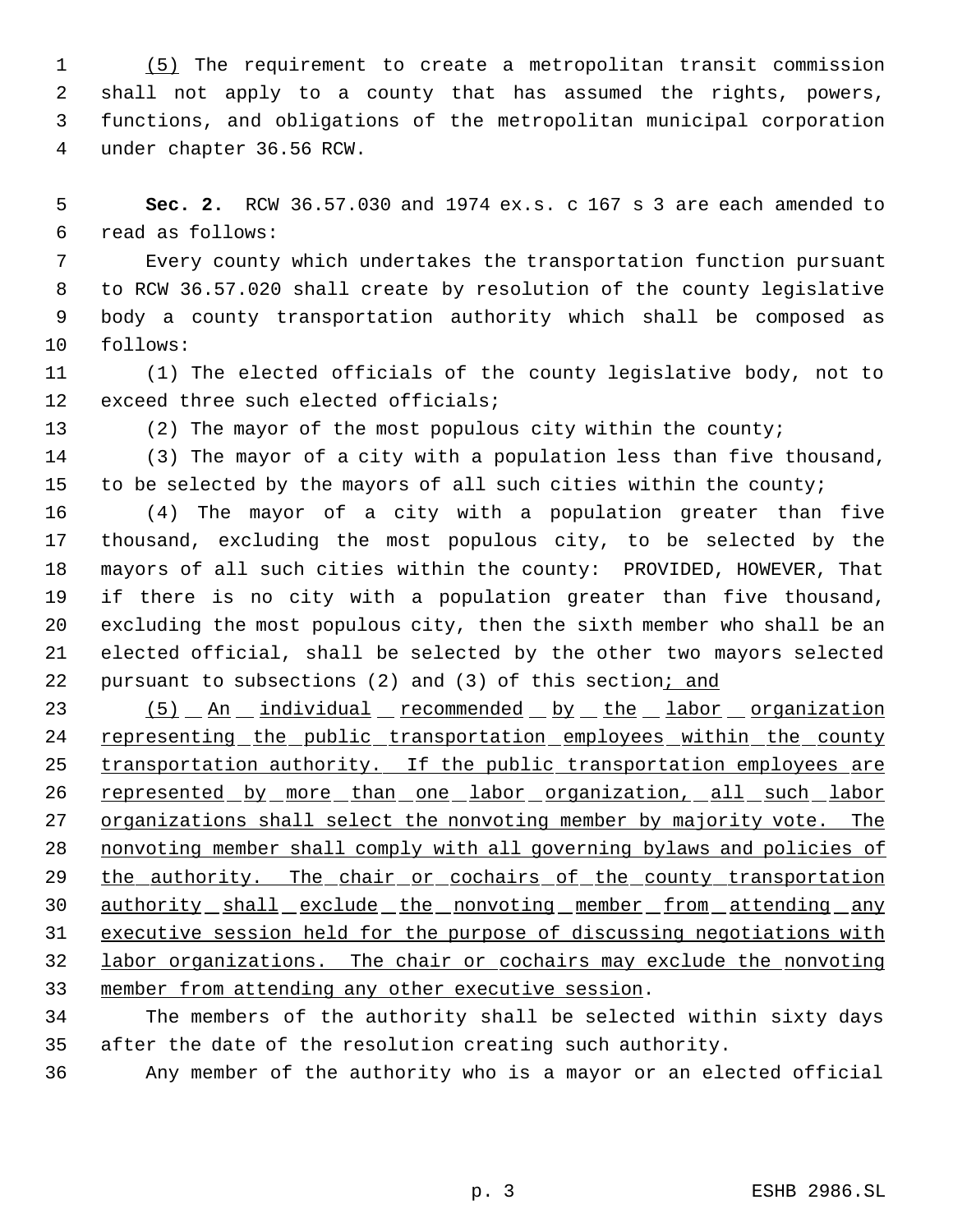1 selected pursuant to subsection (4) ((above)) of this section and whose office is not a full time position shall receive one hundred dollars for each day attending official meetings of the authority.

 **Sec. 3.** RCW 36.57A.050 and 2009 c 549 s 4097 are each amended to read as follows:

 Within sixty days of the establishment of the boundaries of the public transportation benefit area the members of the county legislative authority and the elected representative of each city within the area shall provide for the selection of the governing body of such area, the public transportation benefit area authority, which shall consist of elected officials selected by and serving at the pleasure of the governing bodies of component cities within the area and the county legislative authority of each county within the area. If at the time a public transportation benefit area authority assumes the public transportation functions previously provided under the Interlocal Cooperation Act (chapter 39.34 RCW) there are citizen positions on the governing board of the transit system, those positions may be retained as positions on the governing board of the public transportation benefit area authority.

 Within such sixty-day period, any city may by resolution of its legislative body withdraw from participation in the public transportation benefit area. The county legislative authority and each city remaining in the public transportation benefit area may disapprove and prevent the establishment of any governing body of a public transportation benefit area if the composition thereof does not meet its approval.

 In no case shall the governing body of a single county public 28 transportation benefit area be greater than nine voting members and in 29 the case of a multicounty area, fifteen voting members. Those cities within the transportation benefit area and excluded from direct membership on the authority are hereby authorized to designate a member of the authority who shall be entitled to represent the interests of such city which is excluded from direct membership on the authority. The legislative body of such city shall notify the authority as to the determination of its authorized representative on the authority.

 There is one nonvoting member of the public transportation benefit 37 area authority. The nonvoting member is recommended by the labor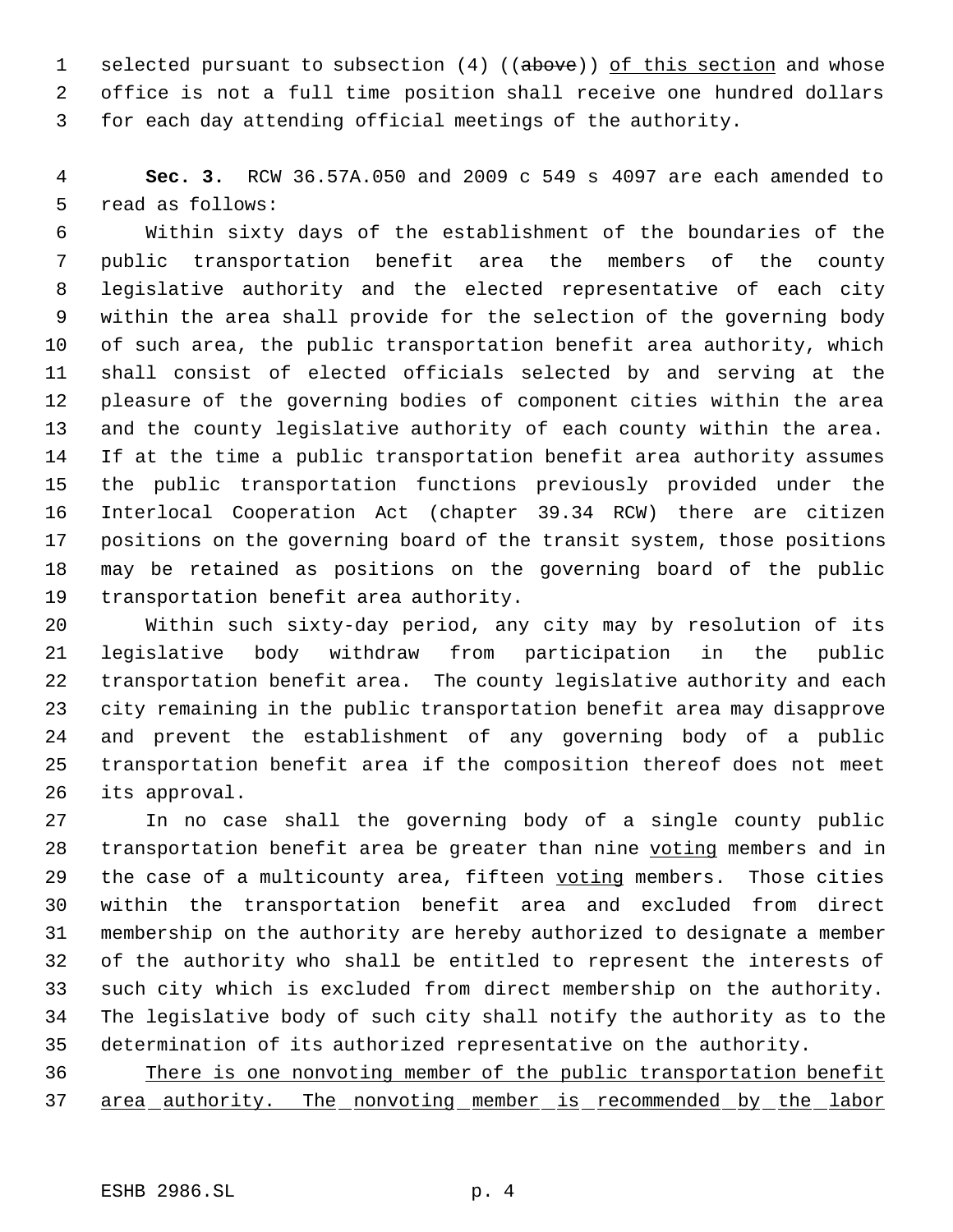1 organization representing the public transportation employees within 2 the local public transportation system. If the public transportation 3 employees are represented by more than one labor organization, all such 4 labor organizations shall select the nonvoting member by majority vote. 5 The nonvoting member shall comply with all governing bylaws and policies of the authority. The chair or cochairs of the authority shall exclude the nonvoting member from attending any executive session 8 held for the purpose of discussing negotiations with labor 9 organizations. The chair or cochairs may exclude the nonvoting member 10 from attending any other executive session. The requirement that a 11 nonvoting member be appointed to the governing body of a public 12 transportation benefit area authority does not apply to an authority 13 that has no employees represented by a labor union.

 Each member of the authority is eligible to be reimbursed for travel expenses in accordance with RCW 43.03.050 and 43.03.060 and to receive compensation, as set by the authority, in an amount not to exceed forty-four dollars for each day during which the member attends official meetings of the authority or performs prescribed duties approved by the chair of the authority. Except that the authority may, by resolution, increase the payment of per diem compensation to each member from forty-four dollars up to ninety dollars per day or portion of a day for actual attendance at board meetings or for performance of other official services or duties on behalf of the authority. In no event may a member be compensated in any year for more than seventy- five days, except the chair who may be paid compensation for not more than one hundred days: PROVIDED, That compensation shall not be paid to an elected official or employee of federal, state, or local government who is receiving regular full-time compensation from such government for attending meetings and performing prescribed duties of the authority.

 The dollar thresholds established in this section must be adjusted for inflation by the office of financial management every five years, beginning July 1, 2008, based upon changes in the consumer price index during that time period. "Consumer price index" means, for any calendar year, that year's annual average consumer price index, for Washington state, for wage earners and clerical workers, all items, compiled by the bureau of labor and statistics, United States department of labor. If the bureau of labor and statistics develops